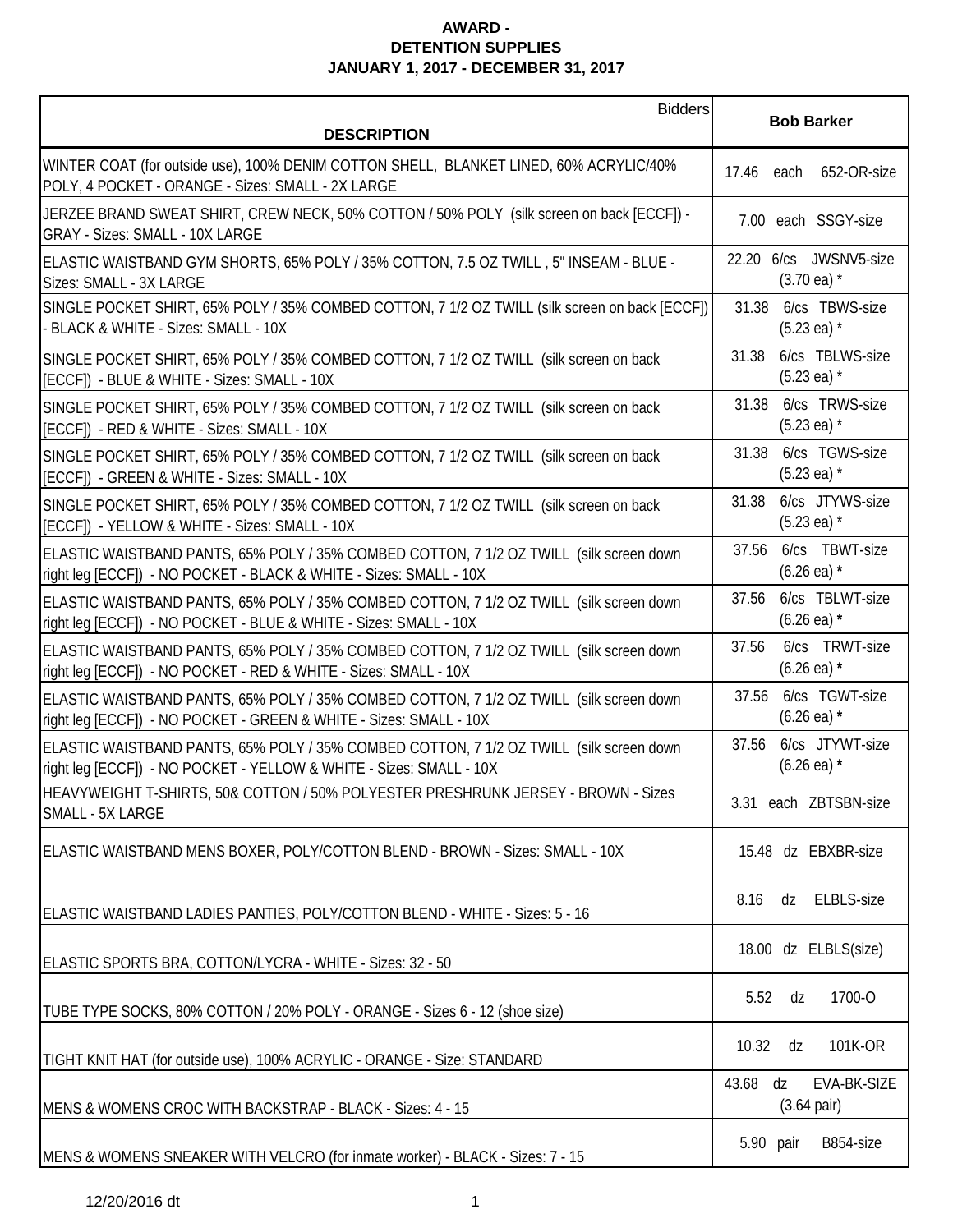| UNTIEABLE VELCRO FASTENING SECURITY SMOCK - BLACK - Sizes: SMALL - X LARGE - Bob Barker #<br>505JR and #505 or equal ** | 70.99 each 505JR 505                           |
|-------------------------------------------------------------------------------------------------------------------------|------------------------------------------------|
| UNTIEABLE VELCRO FASTENING SECURITY JUMPSUITE - GREEN - Sizes: SMALL - X LARGE - Bob<br>Barker # BBJ or equal **        | 97.59 each<br>BBJ / BBJX                       |
| $***$<br>LOT <sub>1</sub><br><b>TOTALS</b><br>Possible only purchase one each per year [deducted from total]            | ** 155.94 / 324.52                             |
| FULL SHEETS - BLUE - 58" x 90" - Bob Barker # SH5890NVN or equal                                                        | 33.00<br>dz SH5890NVN                          |
| 100% POLYESTER (non wool) BLANKETS - BLUE - 70" x 90" - Bob Barker # BL6690LB or equal                                  | 4/cs BL6690LB<br>45.00<br>$(11.25 \text{ ea})$ |
| ULTRA SEALED SEAM COTTON MATTRESS WITH PILLOW 25" x 75" x 4" - Bob Barker # SSCM2575P or<br>equal                       | 51.99 each SSCM25754P                          |
| SEALED SEAM CLEAR POLY MATTRESS WITH PILLOW 25" X 75" X 4" - Bob Barker # SSPM25754FCLP or<br>equal                     | 51.78 each SSPM25754FCLP                       |
| COTTON TOWELS - WHITE - 20" x 40" - Bob Barker # BT425 or equal                                                         | 10.20 dz<br><b>BT425</b>                       |
| COTTON TOWELS - ORANGE - 20" x 40" - Bob Barker # BT2040OR or equal                                                     | dz BT2040-OR<br>15.00                          |
| COTTON WASHCLOTHS - WHITE - 12" x 12" - Bob Barker # WC1212 or equal                                                    | 1.74 dz WC1212                                 |
| UNWRAPPED ANTIBACTERIAL SOAP - WHITE - .5 oz - Bob Barker # AU1 or equal                                                | 36.00 1,000/cs AU1                             |
| UNWRAPPED SOAP - WHITE - 1.5 oz - Bob Barker # TU15 or equal                                                            | 51.75 500/cs TU15                              |
| UNWRAPPED SOAP - WHITE - 3 oz - Bob Barker # TU3 or equal                                                               | 33.84 144/cs TU3                               |
| WRAPPED MOISTURIZING SOAP - WHITE - 2.6 oz - Bob Barker # 26811 or equal                                                | 32.76<br>36/cs<br>26811<br>(.91ea)             |
| TWO PIECE SOAP BOX - CLEAR - 4" x 2 1/2" - Bob Barker # 2342N or equal                                                  | 2.94<br>2342N<br>dz<br>(24.50 100/cs)          |
| DISPOSABLE TWIN BLADE RAZOR - BLUE - Bob Barker # RTB600 or equal                                                       | 32.94 600/cs RTB600<br>(109.80 2000/cs)        |
| GEL FLUORIDE MINT TOOTH PAST 1.5 oz TUBE - Bob Barker # MST15 or equal                                                  | 33.12 144/cs MST15                             |
| PLASTIC TOOTH BRUSH - WHITE - 5" - Bob Barker # BBST40 or equal                                                         | 6.31 144/cs BBST40                             |
| COTTON SANITARY MAXI PADS - WHITE - Bob Barker # 250IM-C or equal                                                       | 250/cs 250IM-C<br>9.50                         |
| COTTON ULTRA WITH WINGS SANITARY MAXITHIN PADS - WHITE - Bob Barker # 44340-C or equal                                  | 9.50 216/cs 44340-C                            |
| TAMPONS WITH CARDBOARD APPLICATOR, UNSCENTED - Sizes: Light, Regular, Super, SuperPlus                                  | 37.50 500/cs Reg:TPX500<br>Super:SBTPX500      |
| PAPER/DISPOSABLE SANITARY NAPKIN BAG - WHITE - 4" x 2 1/4" x 9" - Bob Barker # 410 or equal                             | 1000/cs 410<br>21.30                           |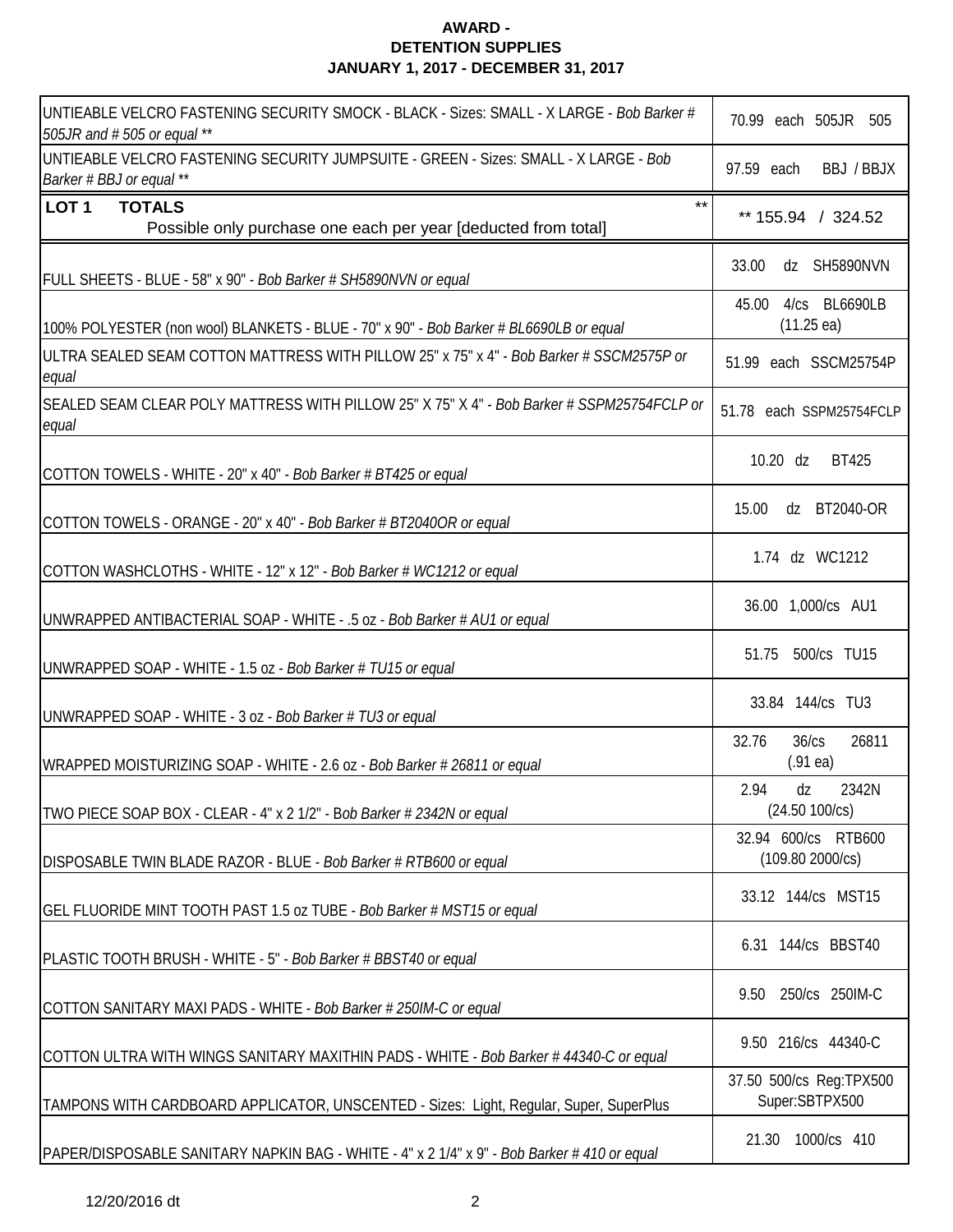| ELASTIC - NO METAL - HAIR TIES - BLACK - Bob Barker #4200-BK or equal                                 | 12/pkg 90409<br>4.80          |
|-------------------------------------------------------------------------------------------------------|-------------------------------|
| LOT <sub>2</sub><br><b>TOTALS</b>                                                                     | 553.79                        |
| SINGLE HANDLE CUP - BROWN - 8-12 oz - Bob Barker # 1197 or equal                                      | 48/cs 1197 (1.62 ea)<br>77.76 |
| CLEAR TUMBLER - 9.5 oz - Bob Barker # 950C or equal                                                   | 37.92 48/cs 950C              |
| PLASTIC SPORKS - ORANGE - 7" - Bob Barker # 62SPK or equal                                            | 8.00 144/cs 62SPK             |
| BLACK INK SAFETY PEN - CLEAR - 4" - Bob Barker # MSBP or equal                                        | 15.40 144/cs MSBP             |
| SHOWER CURTAIN - GREEN w/ADJUSTABLE CLEAR TOP (8"-25")- 36" x 77" - Bob Barker # SCVC3677 or<br>equal | 13.00 each SCVC3677           |
| UNTIEABLE SECURITY BLANKET - BLACK - 56" x 78" - Bob Barker # SB5480 or equal                         | 84.36 each SB5480             |
| ID WRISTBAND WITH METAL FASTENER - 1.25" WIDE - Bob Barker # 643M-WH or equal                         | 190.00 500/cs 643M-WH         |
| ZIPPERED LAUNDRY BAG - POLY MESH - Size: 18" x 24" - Bob Barker # WZ1824 or equal                     | 18.00 dz WZ1824               |
| SUCTION BACKED SHOWER SAFETY MAT 21.5" x 21.5" - Bob Barker # SM2121 or equal                         | 5.89 each SM2121              |
| MOP BUCKET - CLEAR - Bob Barker # 2690 or equal                                                       | 69.98<br>2690<br>ea           |
| DUST PAN - PLASTIC - Bob Barker # 2006 or equal                                                       | 2.05<br>2006<br>ea            |
| CLEAR BOX IN CELL ORGANIZER - Bob Barker # CB16241 or equal                                           | ea CB16241<br>7.99            |
| <b>TOTALS</b><br>LOT <sub>3</sub>                                                                     | 454.21                        |
| PLASTIC COATED REGULAR CARDS - STANDARD                                                               | 5.52 12/cs PC2                |
| PLASTIC COATED PINOCHLE CARDS - STANDARD                                                              | 14.64 12/cs 1215              |
| PLASTIC COATED UNO CARDS - STANDARD                                                                   | 5.14 each UNO2                |
| PLASTIC COATED ROOK CARDS - STANDARD                                                                  | 3.99 each P02104              |
| PLASTIC COATED SKIP BO CARDS - STANDARD                                                               | 7.00 each SKIP                |
| <b>CHECKERS - STANDARD</b>                                                                            | each 4708<br>2.99             |
| <b>CHESS - STANDARD</b>                                                                               | 3.59<br>4833<br>each          |